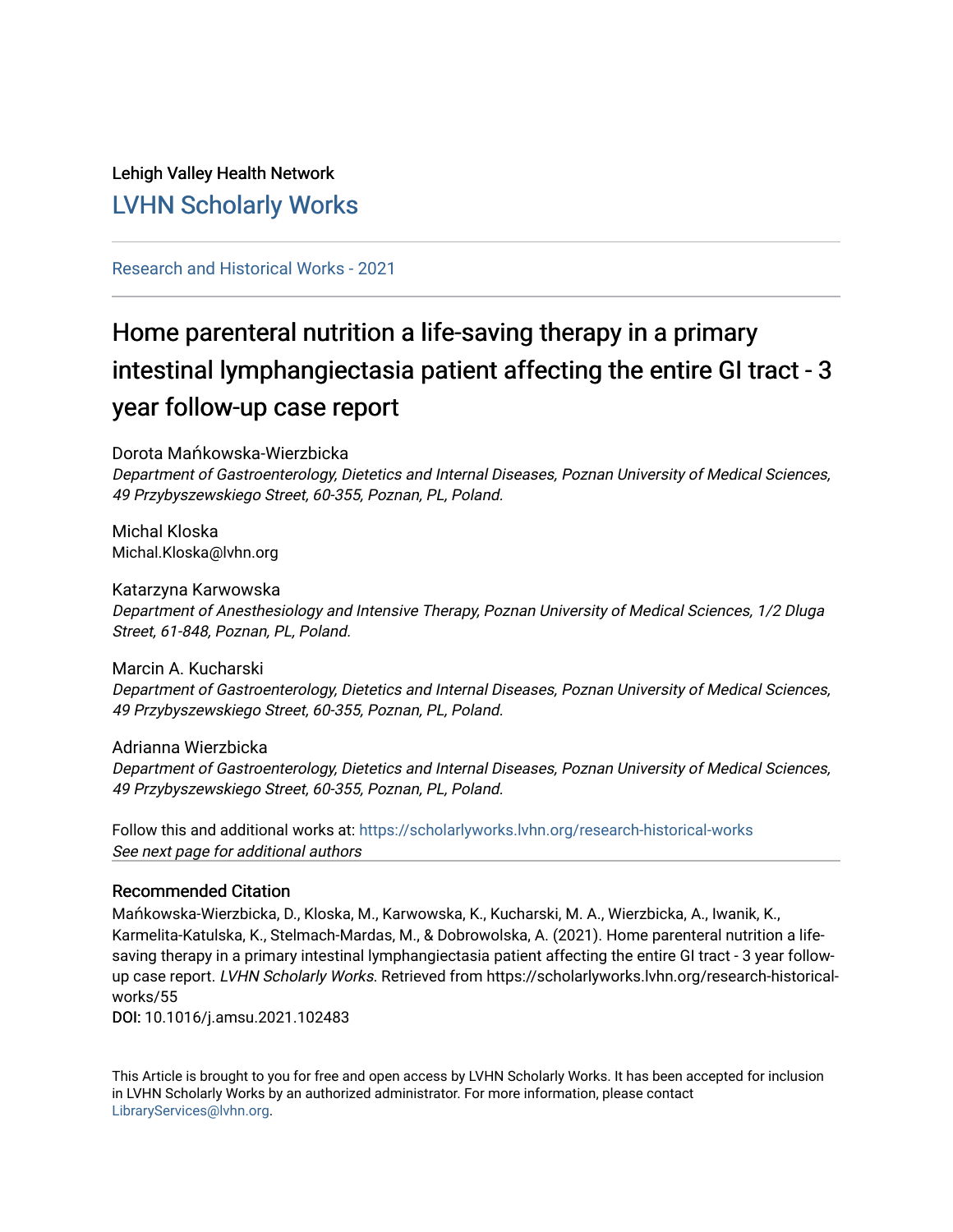## Authors

Dorota Mańkowska-Wierzbicka, Michal Kloska, Katarzyna Karwowska, Marcin A. Kucharski, Adrianna Wierzbicka, Katarzyna Iwanik, Katarzyna Karmelita-Katulska, Marta Stelmach-Mardas, and Agnieszka Dobrowolska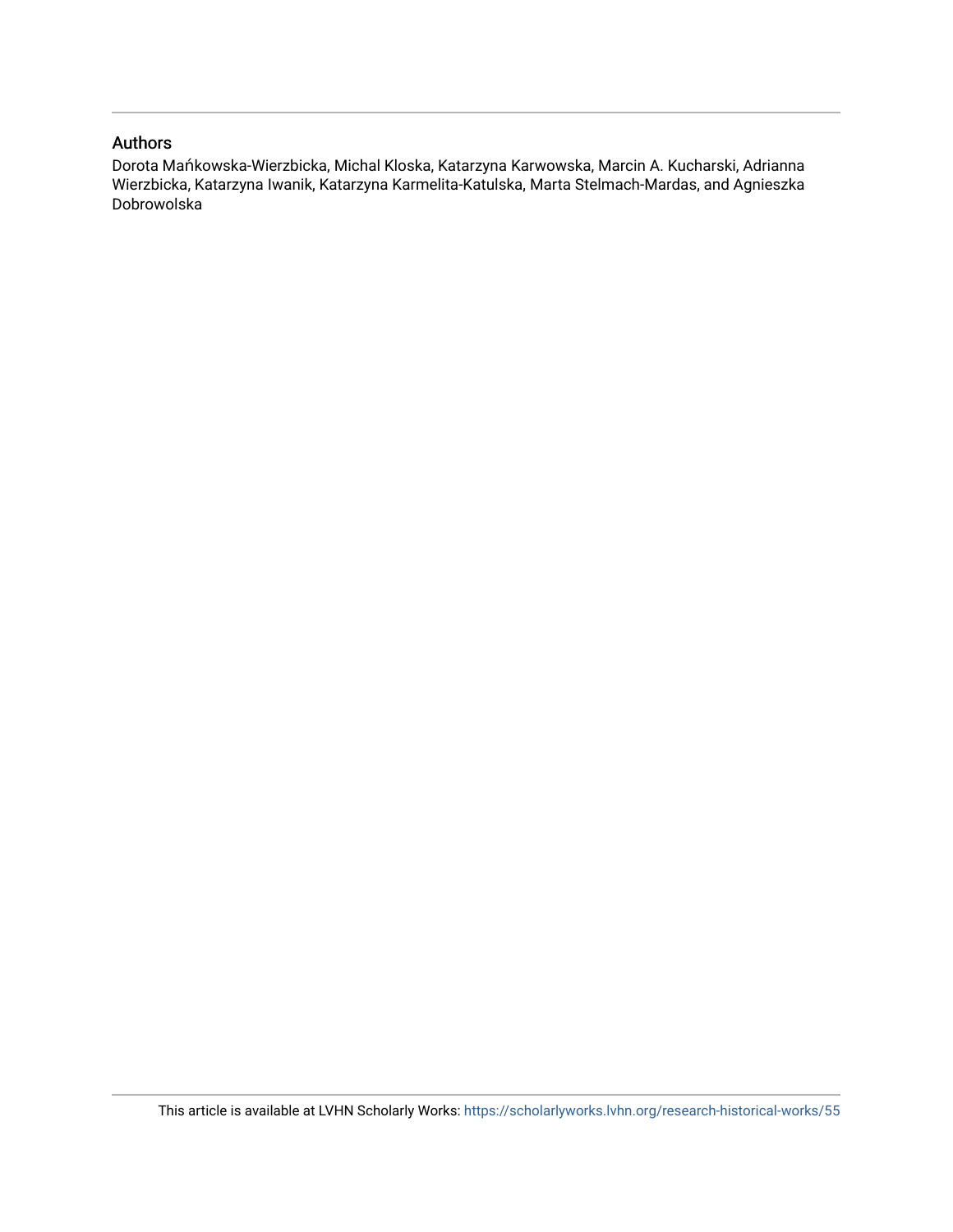# Home parenteral nutrition a life-saving therapy in a primary intestinal lymphangiectasia patient affecting the entire GI tract – 3 year follow-up case report

Dorota Mańkowska-Wierzbicka, Michał Kloska, [...], and Agnieszka Dobrowolska

### Abstract

### Introduction and Importance

Primary intestinal lymphangiectasia (PIL) is a rare protein-losing gastroenteropathy of unknown etiology, characterized by impaired lymphatic vessels drainage. The pathological changes in PIL result in usually localized or diffuse dilatation of intestinal lacteals, leading to leakage of lymphatic fluid rich of proteins, lymphocytes, and immunoglobulins into the intestinal lumen. PIL may be asymptomatic or mildly symptomatic in moderate forms of the disease. In some patients, though, the outcome may be poor or even life-threatening. This case report demonstrates the severity of protein malnutrition, in some cases, and the extent of GI tract affected, requiring to start PN early and the need for its continuation as home parenteral nutrition (HPN).

### Case presentation

We present a case of 39-year-old male with Factor V Leiden deficiency, who presented initially with symptoms of malnutrition and anasarca. The diagnosis was confirmed by histopathological findings pathognomonic for PIL from biopsies of the stomach, small intestine and colon.

### Clinical discussion

The patient was started on low fat, high protein parenteral nutrition from the beginning of the treatment and required a long-term HPN for 3 years, because trials of tapering off and discontinuation of PN led to worsening of the biochemical results and recurrence of symptoms. Patient gradually improved and stabilized with persistent nutritional support.

### **Conclusions**

The presented case report shows the magnitude of nutritional support (HPN) needed for severe PIL patients. HPN offers PIL patients with poor outcome and life-threatening complications a chance to improve and lead a normal life.

**Keywords:** Primary intestinal lymphangiectasia, Enteral nutrition, Parenteral nutrition, Waldmann's disease, Protein-losing gastroenteropathy, Case report

### 1. Introduction

Primary Intestinal Lymphangiectasia (PIL), commonly known as Waldmann's disease, was first described in 1961, is a rare protein-losing gastroenteropathy characterized by the impaired drainage of lymphatic vessels [[1](#page-6-0)]. In the clinical setting, the prevalence of late-onset primary intestinal lymphangiectasia cases has increased. Among the main symptoms of PIL, an intermittent diarrhea, nausea, vomiting and bilateral lower limb edema are observed. The intensity of the edema can vary, with pleural or pericardial effusion, chylous ascites up to anasarca. Other clinical manifestations of PIL are malnutrition, weight loss with lack of body weight regain, steatorrhea, malaise, abdominal pain or symptoms associated with fat-soluble vitamin deficiencies [[2](#page-6-1)]. Laboratory tests results are similar to other gastroenteropathies: hypoproteinemia, hypoalbuminemia, decreased serum concentrations of IgG, IgA, IgM, transferrin, and ceruloplasmin. Small bowel contrast studies may show thickened and nodular folds that simulate "stacked coins" [[3\]](#page-6-2). Endoscopic findings show scattered white spots, having a "snow-flake-like" appearance over the small intestinal mucosa [[4\]](#page-6-3). Histological analysis is very characteristic and reveals markedly dilated lymphatic vessels that are most apparent on the tips of the small intestine villi. Other examinations such as computed tomography (CT scan), capsule endoscopy, double balloon enteroscopy with biopsy, albumin scynthygraphy and lymphoscynthygraphy could be useful but have limited diagnostic value. Exclusion diagnostic criteria should include: cardiac diseases, intestinal lymphoma, Whipple's disease, sarcoidosis, intestinal tuberculosis, Crohn's disease, infection, toxic substances and systemic sclerosis.

Treatment of PIL is similar to that of other protein losing enteropathies. A low-fat, high-protein and medium-chain triglyceride (MCT) supplemented diet plays a crucial role [\[5](#page-6-4)]. In patients with deficiencies in calcium or fat-soluble vitamins (A, D, E, K), a supplementation with mentioned macroelements and vitamins is necessary along with the long-term nutritional support, such as parenteral nutrition (PN).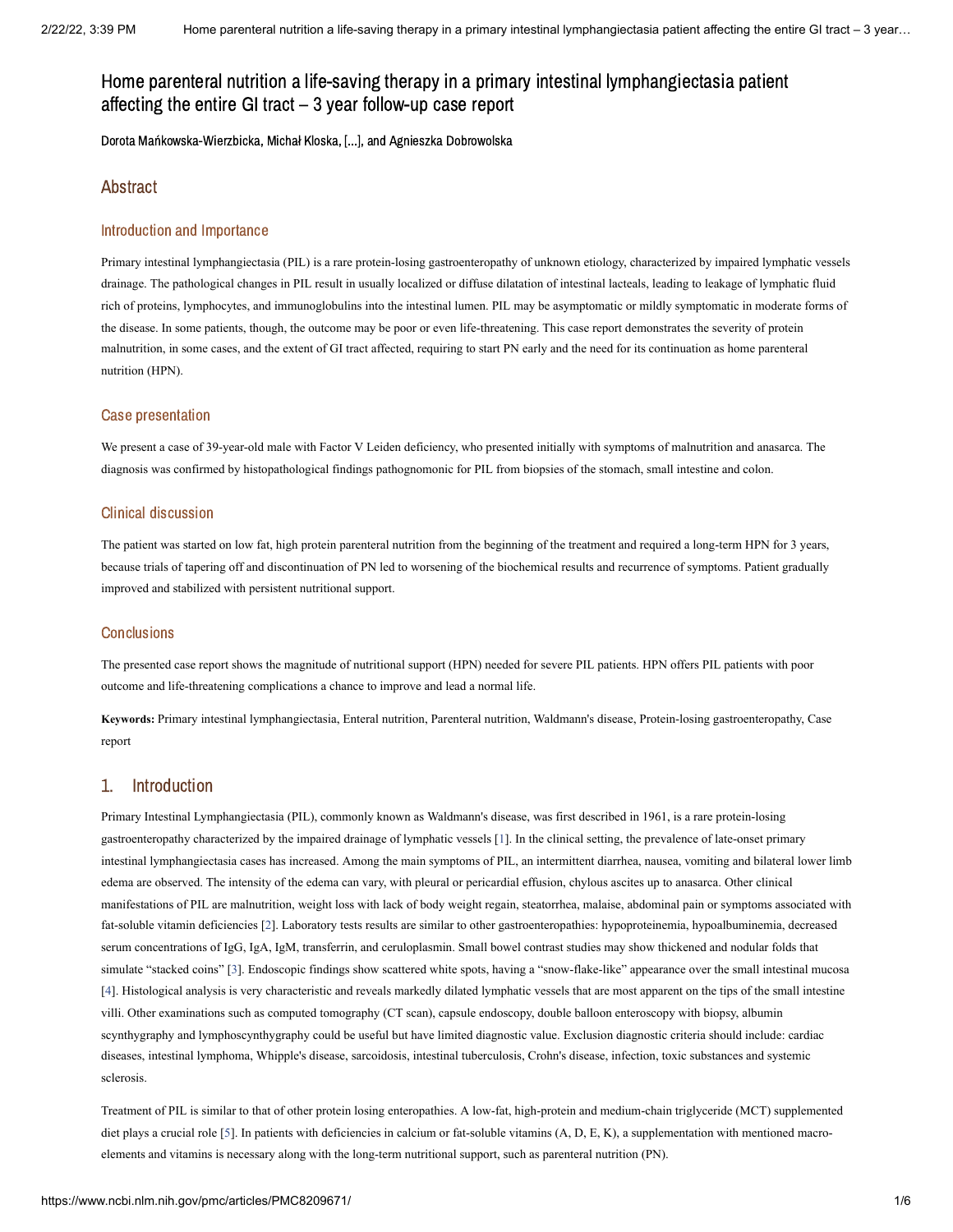We report a comprehensive clinical study of a 39-year old male who was admitted to the hospital because of PIL with an adult onset - a diagnosis made based on the clinical manifestations, laboratory, radiological and pathological findings. We discuss clinical presentation, report patient management with emphasis on parenteral and enteral nutrition. We also show the magnitude of home parenteral nutrition (HPN) crucial for some PIL patients to return to their health. HPN offers PIL patients with poor outcome and life-threatening complications a chance to improve and lead a normal life. The work has been reported in line with the SCARE 2020 criteria [\[6](#page-6-5)].

## 2. Case Presentation

A 39-year-old male was admitted to the Gastroenterology Department at Poznan University of Medical Sciences, Heliodor Swiecicki Clinical Hospital with facial edema, bilateral upper and lower extremity edema, ascites, limited pleural effusion, Terry's nails [\(Fig.](https://www.ncbi.nlm.nih.gov/pmc/articles/PMC8209671/figure/fig1/?report=objectonly) 1a-c) and fatigue. Symptoms have gradually appeared and intensified over the past month before admission. Laboratory evaluation confirmed low serum concentration of protein, hypoalbuminemia, hypogammaglobulinemia, hyperfibrinogenemia, high levels of platelets as well as vitamin B12, vitamin D and iron deficiencies ( [Table](https://www.ncbi.nlm.nih.gov/pmc/articles/PMC8209671/table/tbl1/?report=objectonly) 1). Prior to admission, the patient had right subclavian and jugular vein thrombosis and was diagnosed with Factor V Leiden thrombophilia. Myeloproliferative disorders, lymphomas, and other neoplasms were excluded. He was treated with acenocoumarol with optimization of INR in therapeutic range between 2.0 and 3.0 with resolution of thrombotic symptoms.





### [Table](https://www.ncbi.nlm.nih.gov/pmc/articles/PMC8209671/table/tbl1/?report=objectonly) 1

Patient's biochemical parameters at the diagnosis and after 3 years of HPN.

Patient was generally in a good health before the symptoms of anasarca started, he had no allergies to food or medication and his family history was unremarkable. He was a nonsmoker, only occasionally drunk alcohol and did not use recreational drugs. Patient was married, had two healthy children and worked as a typesetter in a printing company. He did not have any previous interventions or surgeries.

Endoscopic evaluation of the upper GI revealed an edematous mucosa within the stomach and duodenum ([Fig.](https://www.ncbi.nlm.nih.gov/pmc/articles/PMC8209671/figure/fig2/?report=objectonly) 2). Histopathology revealed edematous stroma, covering 2/3 of the mucosa with dilated lacteals, evidence of intestinal lymphangiectasia both in the stomach ([Fig.](https://www.ncbi.nlm.nih.gov/pmc/articles/PMC8209671/figure/fig3/?report=objectonly) 3a) and duodenum [\(Fig.](https://www.ncbi.nlm.nih.gov/pmc/articles/PMC8209671/figure/fig3/?report=objectonly) 3 b–c). Colonoscopy revealed numerous polyps around the splenic flexure and transverse colon. Biopsy of the polyps, suggested hyperplasia with moderate edema of the mucosal stroma and histopathology confirmed PIL in the colon ([Fig.](https://www.ncbi.nlm.nih.gov/pmc/articles/PMC8209671/figure/fig3/?report=objectonly) 3d). Magnetic resonance (MR) enterography revealed enhanced outer layer of jejunum and ileum showing continuous involvement of the whole small intestine and thickening of the colonic wall [\(Fig.](https://www.ncbi.nlm.nih.gov/pmc/articles/PMC8209671/figure/fig4/?report=objectonly) 4a– b). Echocardiography, QuantiFERON test and Flow Cytometry-FCM were performed to rule out secondary causes of lymphangiectasia.



### [Fig.](https://www.ncbi.nlm.nih.gov/pmc/articles/PMC8209671/figure/fig2/?report=objectonly) 2

Endoscopic view of lymphangiectasia in the duodenum with edematous and cobblestone mucosa.



### [Fig.](https://www.ncbi.nlm.nih.gov/pmc/articles/PMC8209671/figure/fig3/?report=objectonly) 3

Biopsy samples - hematoxylin and eosin (H&E) staining method: gastric mucosa revealing marked submucosal lymphangiectasia with edema, magnification 10× (a), duodenal mucosa with dilated lymphatics in intestinal lymphangiectasia, magnification ...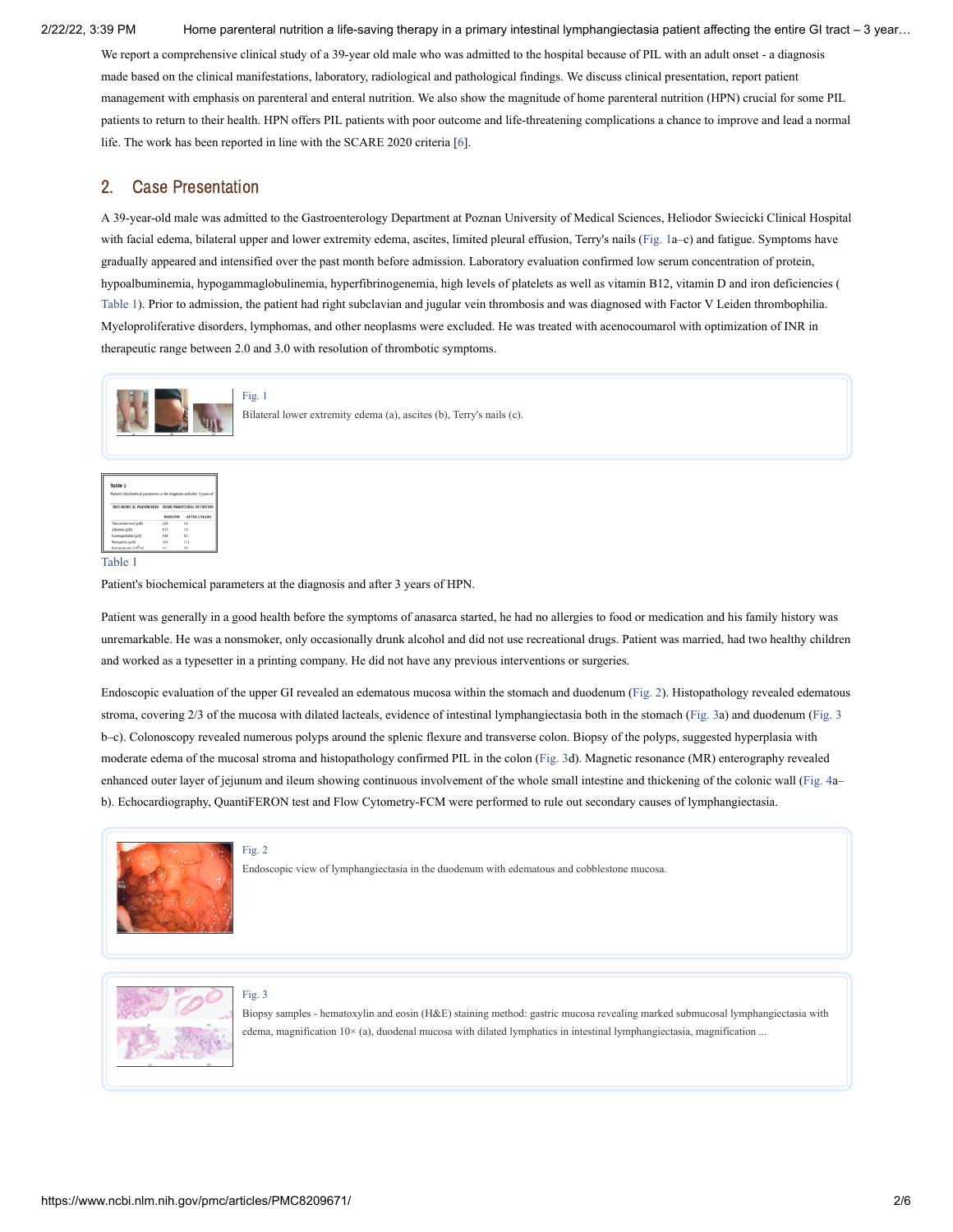

MR enterography T1 weighted image with contrast enhancement, feathery thickening with enhancement of the small intestinal mucosa (a), MR enterography T2 weighted image (HASTE), thickening of the folds of the stomach, duodenum, jejunum and the colonic ...

After diagnosis of PIL, high protein, low-fat and low-triglyceride enteral nutrition (EN) was initiated; semi-elemental formula in combination with parenteral nutrition (PN), in the "All in One" (AIO) system according to individually prepared admixtures. Single admixture was prepared based on the ESPEN Guidelines [\[7\]](#page-6-6). The composition of AIO bag included proteins, fats (20% from MCT/LCT), carbohydrates (glucose), water- and fatsoluble vitamins, trace elements, as well as omega-3 fatty acids supplement with a 10–20% ratio of fatty acids. Protein requirement was assessed individually based on a formal nutritional assessment. Our patient's prescription provided 1.2–1.5g of protein 0.19–0.24g of nitrogen/kg/day. Additionally, the oral diet was enriched with semi - elemental formula (Nutrison Advanced Peptisorb Powder - Nutricia, Milupa Gmbh, Fulda, Germany). The patient had shown gradual improvement with persistent nutritional support when hospitalized and was discharged with HPN. During 3 years of HPN patient was followed-up at regular visits in the outpatient nutritional therapy clinic every three months and was admitted to the hospital every year during the three-year follow-up period for more thorough evaluations. No metabolic complications were observed, patient symptoms gradually improved and stabilized which allowed him to return to his daily routine and work.

### 3. Discussion

In patients with the diagnosis of PIL prognosis varies. PIL may be asymptomatic or mildly symptomatic in moderate forms of the disease or in patients who follow a low-fat diet. In some patients, though, the outcome may be poor or even life-threatening when voluminous serous effusion (pleural, pericardial), ascitis or anasarca spontaneously recure, after low-fat diet withdrawal.

In regards to treatment options, diet therapy remains the cornerstone. A lifelong diet therapy of low-fat, high MCT, high protein content and vitamin supplements has to be implemented. The oral diet is the mainstay of treatment, based on high protein content due to enteric protein loss from leaky lymphatics and MCT as they are directly absorbed into the portal venous system and avoids lacteal overloading. Enriched in fatty soluble vitamins diet should be followed with limited content of long-chain fatty acids that are absorbed by damaged lacteals leading to the chyli engorgement, rupture of malformed lymphatic vessels and worsening of lymphatic hypertension [\[8](#page-6-7)]. A diet with MCT improves the symptoms of PIL and reduces mortality rate [[9\]](#page-6-8). Aoyagi et al. [\[10](#page-7-0)] reviewed nine patients with intestinal lymphangiectasia; patients who did not respond to a low-fat diet, were treated with TPN or EN with elemental diet and polymeric diet. EN could be as effective as TPN providing a safe alternative therapy for patients with PIL but not in our case - due to chronic intestinal failure EN was not sufficient enough, therefore we had to combine EN + PN. If an improvement is not observed, partial or TPN should be considered to re-establish a basic nutritional status. PN allows to restore nutritional macro and microelement deficiencies.

Patient's severity of protein malnutrition, TPL 2.84 g/dl, albumins 0.73 g/dl and the extent of affected GI tract, required a start of PN from the beginning and it had to be continued as HPN over the next 3 years after discharge, because trials of tappering off and discontinuation of PN led to worsening of the biochamical results and recurrence of symptoms.

In such protein deficiency, the oral nutrition, even with a semi-elemental diet was not sufficient enough to cover energy and protein demand. Hence, an EN was treated as trophic nutrition, while PN was the main source of nutrients, vitamins and trace elements. PN was conducted in the AIO system according to individually prepared admixtrues. Aggressive management of the disease, in combination with early start of PN, restored patient's proper nutritional status.

Other forms of therapy include antiplasmin therapy, corticosteroids, small bowel resection, peritoneovenous (Levine) shunt, octreotide and intestinal transplant are of limited efficacy.

This report has limitations, since there has not been such severe PIL case reported in publications, affecting the entire GI tract, further studies are needed to know if the diet and long-term HPN treatment we chose for our patient was as effective in other severe cases of PIL and if it would also resolve their clinical symptoms, improve quality of life and cause return to their general health. It would also be good to go into further clinical observation of amino acid and organic acid profile tests which could possibly clarify and allow to get to the bottom of what was the cause of PIL in the first place and be able to better treat such patients.

### 4. Conclusions

Our patient with factor V Leiden deficiency and PIL present in the entire GI tract after continuous 3 years of HPN treatment and oral diet supplemented with enteral semi-elemental diet, gradually improved and stabilized. The parameters of nutritional status have also significantly improved with near complete resolution of ascites and extremitie edema. We observed a dramatic improvement of patient's clinical state and quality of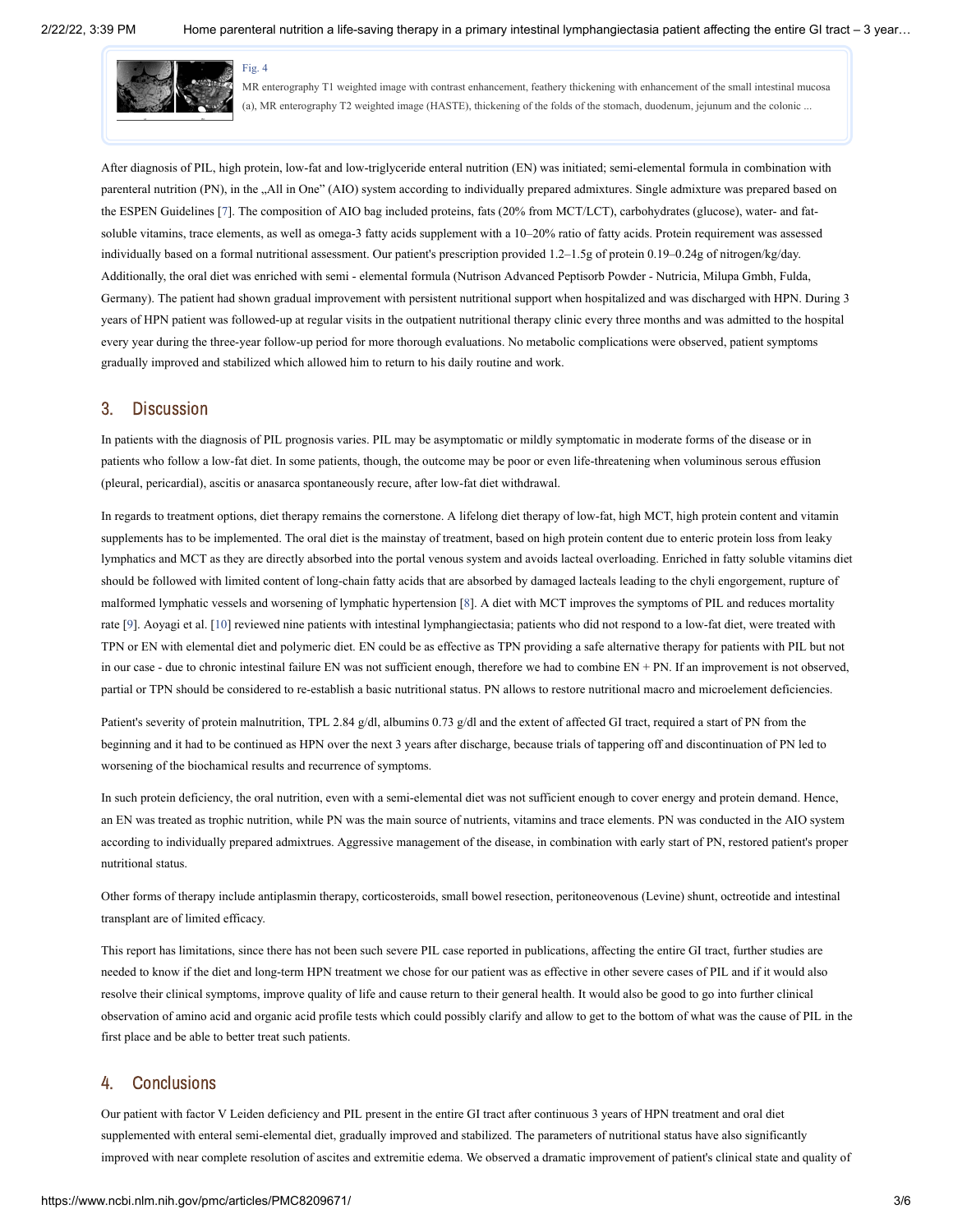life, which allowed him to return to his daily routine and work. Such severe PIL case affecting the entrie GI tract has never been previously reported in literature and has never been successfully treated with resolution of all symptoms. With diet and customized HPN therapy we were able to normalize such severe protein, albumin and vitamin deficiencies with no adverse effects or metabolic complications. HPN offers PIL patients with poor outcome and life-threatening complications a chance to improve and lead a normal life.

### 4.1. Patient perspective

The life-long diet therapy of low-fat, high MCT, high protein content and vitamin supplementation, as well as, advantages and possible complications of long term home parenteral nutrition were explained to the patient. He agreed to that treatment option. The patient had shown gradual improvement with persistent nutritional support during hospitalization and continued to improve while at home on HPN. He was educated and trained by a gastroenterologist involved in initiation and treatment of enteral and parenteral nutrition, as well as HPN. He was ecstatic that he was feeling good and especially from the fact that he was able to return to his daily routine and work. Because of the fact, he was feeling well again, and his anasarca symptoms resolved with HPN, he was adherent and compliant with the diet and long-term HPN therapy.

## Ethical approval

N/a.

### Source of funding

This research received no external funding.

### Author contribution

Conceptualization, D.M-W.; methodology, K.I. and K·K-K.; investigation, D.M.W. and K·K.; resources, D.M-W. A.W. and M.K.; writing—original draft preparation, D.M-W., M.K., M.A.K. and A.W.; writing—review and editing, D.M-W., M.S-M., M.A.K.; visualization, D.M-W. and M.S-M.; supervision, A.D. All authors have read and agreed to the published version of the manuscript.

### Research registration number

- 1. Name of the registry: **N/a.**
- 2. Unique Identifying number or registration ID: **N/a.**
- 3. Hyperlink to your specific registration (must be publicly accessible and will be checked): **N/a.**

### **Guarantor**

Marcin A. Kucharski and Dorota Mańkowska-Wierzbicka.

### **Consent**

Written informed consent was obtained from the patient for publication of this case report and accompanying images. A copy of the written consent is available for review by the Editor-in-Chief of this journal on request.

### Provenance and peer review

Not commissioned, externally peer-reviewed.

## Declaration of competing interest

The authors declare no conflict of interest.

### Footnotes

A<sup>ppendix A</sup>Supplementary data to this article can be found online at <https://doi.org/10.1016/j.amsu.2021.102483>.

# Appendix A. Supplementary data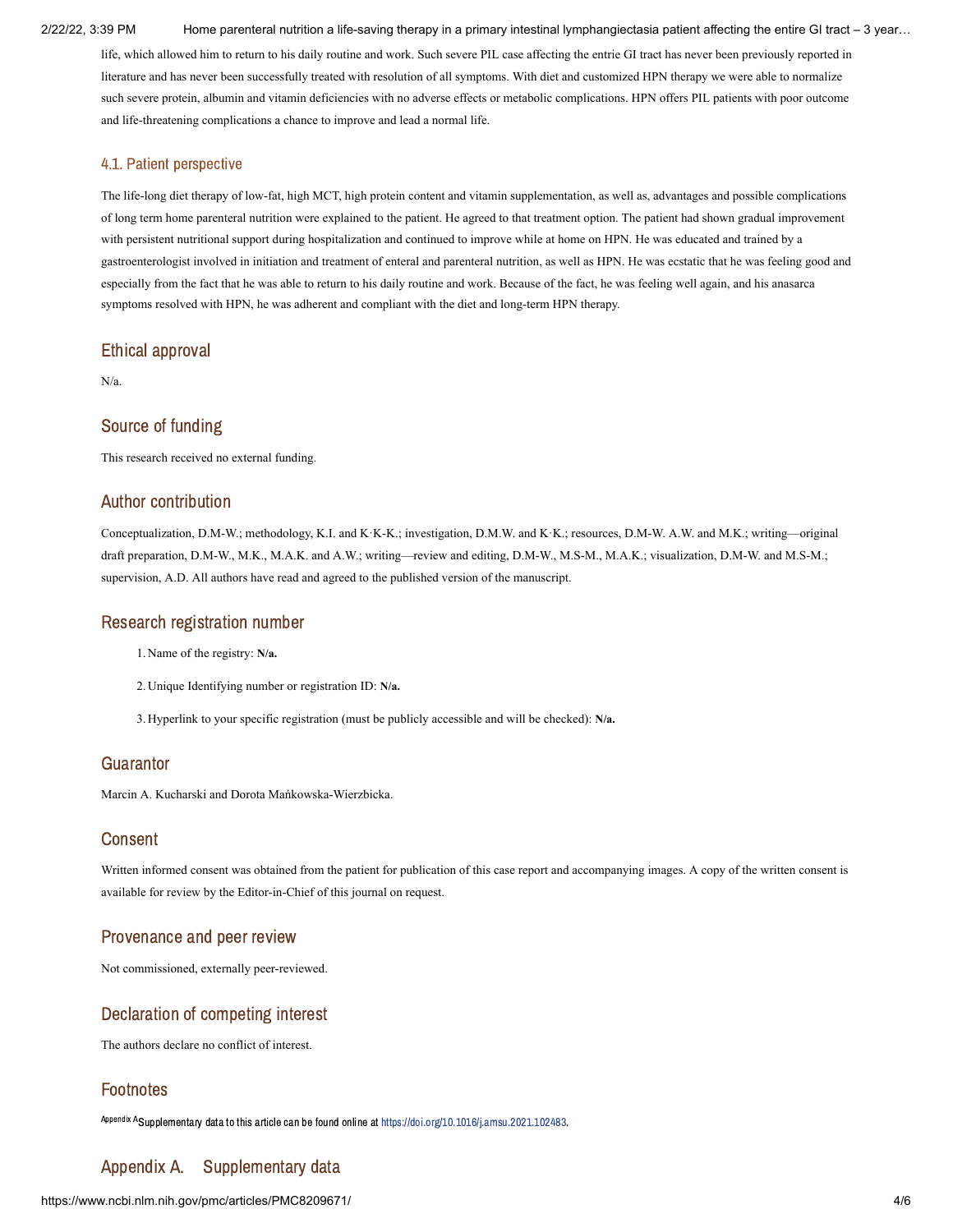The following is the Supplementary data to this article:

### **Multimedia component 1:**

[Click](https://www.ncbi.nlm.nih.gov/pmc/articles/PMC8209671/bin/mmc1.doc) here to view.<sup>(112K, doc)</sup>Multimedia component 1

### Article information

Ann Med Surg (Lond). 2021 Jul; 67: 102483. Published online 2021 Jun 9. doi: [10.1016/j.amsu.2021.102483](https://dx.doi.org/10.1016%2Fj.amsu.2021.102483)

### PMCID: PMC8209671

PMID: [34168874](https://www.ncbi.nlm.nih.gov/pubmed/34168874)

Dorota [Mańkowska-Wierzbicka](https://www.ncbi.nlm.nih.gov/pubmed/?term=Ma%26%23x00144%3Bkowska-Wierzbicka%20D%5BAuthor%5D&cauthor=true&cauthor_uid=34168874).<sup>a</sup> Michał Kloska.<sup>a,b</sup> Katarzyna [Karwowska](https://www.ncbi.nlm.nih.gov/pubmed/?term=Karwowska%20K%5BAuthor%5D&cauthor=true&cauthor_uid=34168874).<sup>c</sup> Marcin A. [Kucharski](https://www.ncbi.nlm.nih.gov/pubmed/?term=Kucharski%20MA%5BAuthor%5D&cauthor=true&cauthor_uid=34168874).<sup>a,</sup>\* Adrianna Wierzbicka.<sup>a</sup> [Katarzyna](https://www.ncbi.nlm.nih.gov/pubmed/?term=Iwanik%20K%5BAuthor%5D&cauthor=true&cauthor_uid=34168874) Iwanik.<sup>d</sup> Katarzyna [Karmelita-Katulska](https://www.ncbi.nlm.nih.gov/pubmed/?term=Karmelita-Katulska%20K%5BAuthor%5D&cauthor=true&cauthor_uid=34168874).<sup>e</sup> Marta [Stelmach-Mardas](https://www.ncbi.nlm.nih.gov/pubmed/?term=Stelmach-Mardas%20M%5BAuthor%5D&cauthor=true&cauthor_uid=34168874), <sup>f</sup> and Agnieszka [Dobrowolska](https://www.ncbi.nlm.nih.gov/pubmed/?term=Dobrowolska%20A%5BAuthor%5D&cauthor=true&cauthor_uid=34168874)<sup>a</sup>

<sup>a</sup>Department of Gastroenterology, Dietetics and Internal Diseases, Poznan University of Medical Sciences, 49 Przybyszewskiego Street, 60-355, Poznan, PL, Poland <sup>b</sup>Department of Medicine, Lehigh Valley Health Network, 1200 S Cedar Crest Blyd, Allentown, PA, 18103, USA <sup>c</sup>Department of Anesthesiology and Intensive Therapy, Poznan University of Medical Sciences, 1/2 Dluga Street, 61-848, Poznan, PL, Poland <sup>d</sup>Department of Clinical Pathomorphology, Poznan University of Medical Sciences, 49 Przybyszewskiego Street, 60-355, Poznan, PL, Poland e<br>Department of General Radiology and Neuroradiology, Poznan University of Medical Sciences, 49 Przybyszewskiego Street, 60-355, Poznan, PL, Poland <sup>f</sup>Department of Biophysics. Poznan University of Medical Sciences. 6 Grunwaldzka Street. 60-780. Poznan, PL. Poland Marcin A. Kucharski: [marcinku@ump.edu.pl](mailto:dev@null) Corresponding author. [marcinku@ump.edu.pl](mailto:dev@null) ∗ Received 2021 Apr 27; Revised 2021 Jun 3; Accepted 2021 Jun 5. [Copyright](https://www.ncbi.nlm.nih.gov/pmc/about/copyright/) © 2021 The Authors This is an open access article under the CC BY-NC-ND license (http://creativecommons.org/licenses/by-nc-nd/4.0/). Articles from Annals of Medicine and Surgery are provided here courtesy of Elsevier

### References

<span id="page-6-0"></span>1. Vignes S., Bellanger J. Primary intestinal lymphangiectasia (Waldmann's disease) Orphanet J. Rare Dis. 2008;22:3–5. [\[PMC free article](https://www.ncbi.nlm.nih.gov/pmc/articles/PMC2288596/?report=reader)] [\[PubMed\]](https://www.ncbi.nlm.nih.gov/pubmed/18294365) [\[Google Scholar](https://scholar.google.com/scholar_lookup?journal=Orphanet+J.+Rare+Dis.&title=Primary+intestinal+lymphangiectasia+(Waldmann%27s+disease)&author=S.+Vignes&author=J.+Bellanger&volume=22&publication_year=2008&pages=3-5&)]

<span id="page-6-1"></span>2. Umar S.B., Di Baise J.K. Protein-losing enteropathy: case illustrations and clinical review. Am. J. Gastroenterol. 2010;105:43–49. [[PubMed](https://www.ncbi.nlm.nih.gov/pubmed/19789526)] [\[Google Scholar](https://scholar.google.com/scholar_lookup?journal=Am.+J.+Gastroenterol.&title=Protein-losing+enteropathy:+case+illustrations+and+clinical+review&author=S.B.+Umar&author=J.K.+Di+Baise&volume=105&publication_year=2010&pages=43-49&pmid=19789526&)]

<span id="page-6-2"></span>3. Vardy P.A., Lebenthal E., Shwachman H. Intestinal lymphangiectasia: a reappraisal. Pediatrics. 1975;55:842–851. [[PubMed](https://www.ncbi.nlm.nih.gov/pubmed/1134884)] [\[Google Scholar\]](https://scholar.google.com/scholar_lookup?journal=Pediatrics&title=Intestinal+lymphangiectasia:+a+reappraisal&author=P.A.+Vardy&author=E.+Lebenthal&author=H.+Shwachman&volume=55&publication_year=1975&pages=842-851&pmid=1134884&)

<span id="page-6-3"></span>4. Freeman H.J., Nimmo M. Intestinal lymphangiectasia in adults. World J. Gastrointest. Oncol. 2011;3:19–23. [[PMC free article\]](https://www.ncbi.nlm.nih.gov/pmc/articles/PMC3046182/?report=reader) [[PubMed](https://www.ncbi.nlm.nih.gov/pubmed/21364842)] [\[Google Scholar\]](https://scholar.google.com/scholar_lookup?journal=World+J.+Gastrointest.+Oncol.&title=Intestinal+lymphangiectasia+in+adults&author=H.J.+Freeman&author=M.+Nimmo&volume=3&publication_year=2011&pages=19-23&pmid=21364842&)

<span id="page-6-4"></span>5. Tift W.L., Lloyd J.K. Intestinal lymphangiectasia. Long-term results with MCT diet. Arch. Dis. Child. 1975;50:269–276. [[PMC free article\]](https://www.ncbi.nlm.nih.gov/pmc/articles/PMC1544468/?report=reader) [[PubMed](https://www.ncbi.nlm.nih.gov/pubmed/50050)] [\[Google Scholar](https://scholar.google.com/scholar_lookup?journal=Arch.+Dis.+Child.&title=Intestinal+lymphangiectasia.+Long-term+results+with+MCT+diet&author=W.L.+Tift&author=J.K.+Lloyd&volume=50&publication_year=1975&pages=269-276&pmid=50050&)]

<span id="page-6-5"></span>6. Agha R.A., Franchi T., Sohrabi C., Mathew G., for the SCARE Group The SCARE 2020 guideline: updating consensus surgical case report (SCARE) guidelines. Int. J. Surg. 2020;84:226–230. [[PubMed\]](https://www.ncbi.nlm.nih.gov/pubmed/33181358) [[Google Scholar](https://scholar.google.com/scholar_lookup?journal=Int.+J.+Surg.&title=The+SCARE+2020+guideline:+updating+consensus+surgical+case+report+(SCARE)+guidelines&author=R.A.+Agha&author=T.+Franchi&author=C.+Sohrabi&author=G.+Mathew&volume=84&publication_year=2020&pages=226-230&pmid=33181358&)]

<span id="page-6-6"></span>7. Loris P., Jann A., Federico B., Cristina C., Lyn G. ESPEN guidelines on chronic intestinal failure in adults. Clin. Nutr. 2016;35:247–307. [[PubMed\]](https://www.ncbi.nlm.nih.gov/pubmed/26944585) [\[Google Scholar](https://scholar.google.com/scholar_lookup?journal=Clin.+Nutr.&title=ESPEN+guidelines+on+chronic+intestinal+failure+in+adults&author=P.+Loris&author=A.+Jann&author=B.+Federico&author=C.+Cristina&author=G.+Lyn&volume=35&publication_year=2016&pages=247-307&pmid=26944585&)]

<span id="page-6-7"></span>8. Toskes P. Gastrointestinal diseases: malabsorption. In: Wyngaarden J., Smith L., editors. Cecil Textbook of Medicine. 18<sup>th</sup>. WB Saunders Co; Philadelphia, PA, USA: 1988. pp. 732–745. [\[Google Scholar\]](https://scholar.google.com/scholar_lookup?title=Cecil+Textbook+of+Medicine.+18th&author=P.+Toskes&publication_year=1988&)

<span id="page-6-8"></span>9. Desai A.P., Guvenc B.H., Carachi R. Evidence for medium chain triglycerides in the treatment of primary intestinal lymphangiectasia. Eur. J. Pediatr. Surg. 2009;19:241–245. [\[PubMed\]](https://www.ncbi.nlm.nih.gov/pubmed/19449286) [\[Google Scholar](https://scholar.google.com/scholar_lookup?journal=Eur.+J.+Pediatr.+Surg.&title=Evidence+for+medium+chain+triglycerides+in+the+treatment+of+primary+intestinal+lymphangiectasia&author=A.P.+Desai&author=B.H.+Guvenc&author=R.+Carachi&volume=19&publication_year=2009&pages=241-245&pmid=19449286&)]